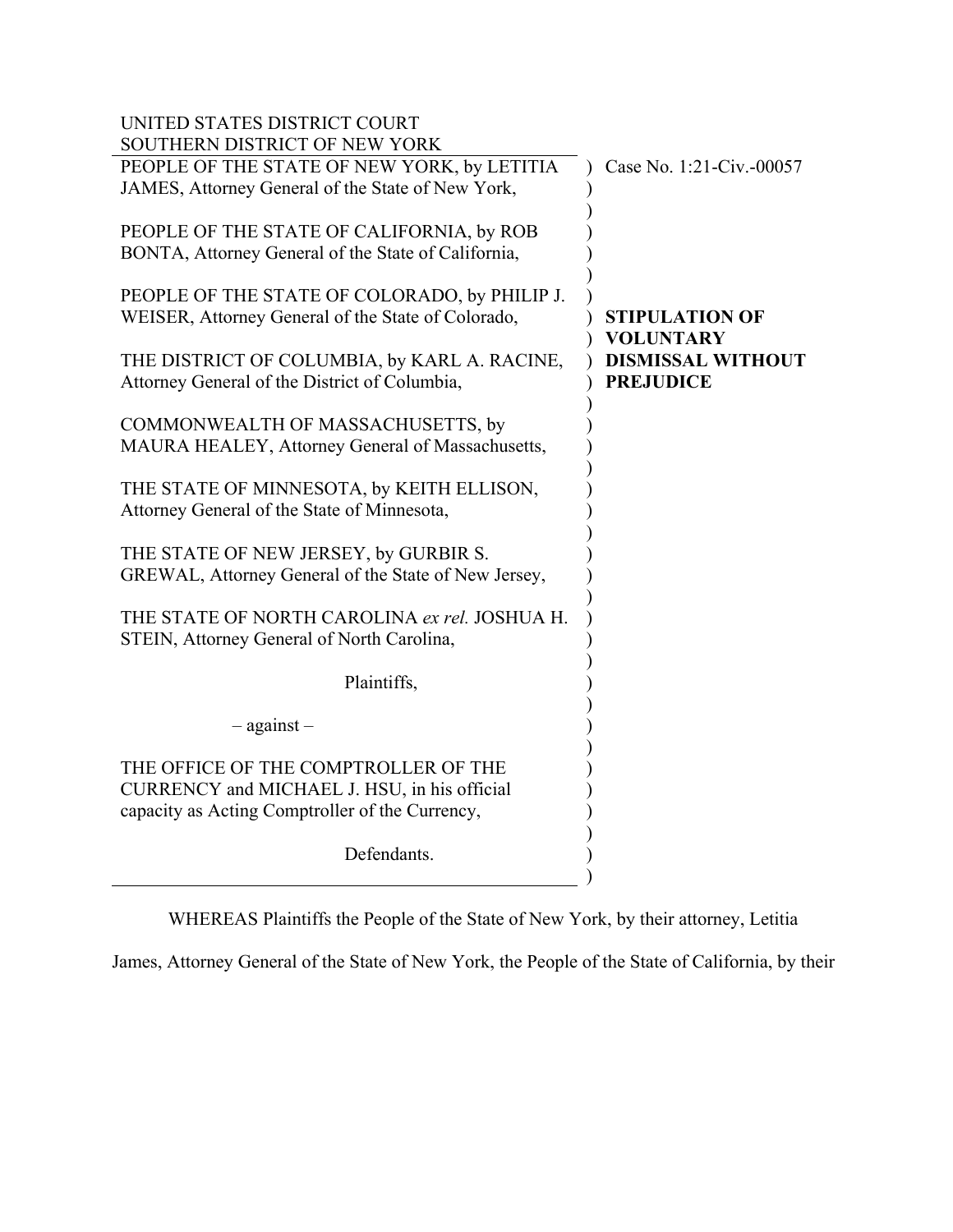attorney, Rob Bonta, Attorney General of the State of California,<sup>[1](#page-1-0)</sup> the People of the State of Colorado, by Philip J. Weiser, Attorney General of Colorado, the District of Columbia, by Karl A. Racine, Attorney General of the District of Columbia, the Commonwealth of Massachusetts, by Maura Healey, Attorney General of the State of Massachusetts, the State of Minnesota, by and through its Attorney General Keith Ellison, the State of New Jersey, by and through its Attorney General Gurbir S. Grewal, the State of North Carolina through Joshua H. Stein, Attorney General of North Carolina (collectively, "Plaintiffs"), commenced this action on January 5, 2021 against defendants the Office of the Comptroller of the Currency and Michael J. Hsu, in his official capacity as Acting Comptroller of the Currency ("Defendants");<sup>[2](#page-1-1)</sup>

WHEREAS Plaintiffs commenced this action under the Administrative Procedure Act to set aside a rule issued by Defendants entitled *National Banks and Federal Savings Associations as Lenders*, 85 Fed. Reg. 68,742 (Oct. 30, 2020) (the "True Lender Rule");

WHEREAS on May 11, 2021, the U.S. Senate enacted a resolution pursuant to the Congressional Review Act, 5 U.S.C. §§ 801-808, disapproving of the True Lender Rule (the "True Lender Disapproval Resolution");

WHEREAS on June 24, 2021 the U.S. House of Representatives enacted the True Lender Disapproval Resolution;

<span id="page-1-0"></span><sup>&</sup>lt;sup>1</sup> Pursuant to Federal Rule of Civil Procedure 25(d), current Attorney General of the State of California Rob Bonta is automatically substituted as a party in any action brought by or against his predecessor.

<span id="page-1-1"></span><sup>&</sup>lt;sup>2</sup> Pursuant to Federal Rule of Civil Procedure 25(d), current Acting Comptroller of the Currency Michael J. Hsu is automatically substituted as a party in any action brought by or against his predecessor.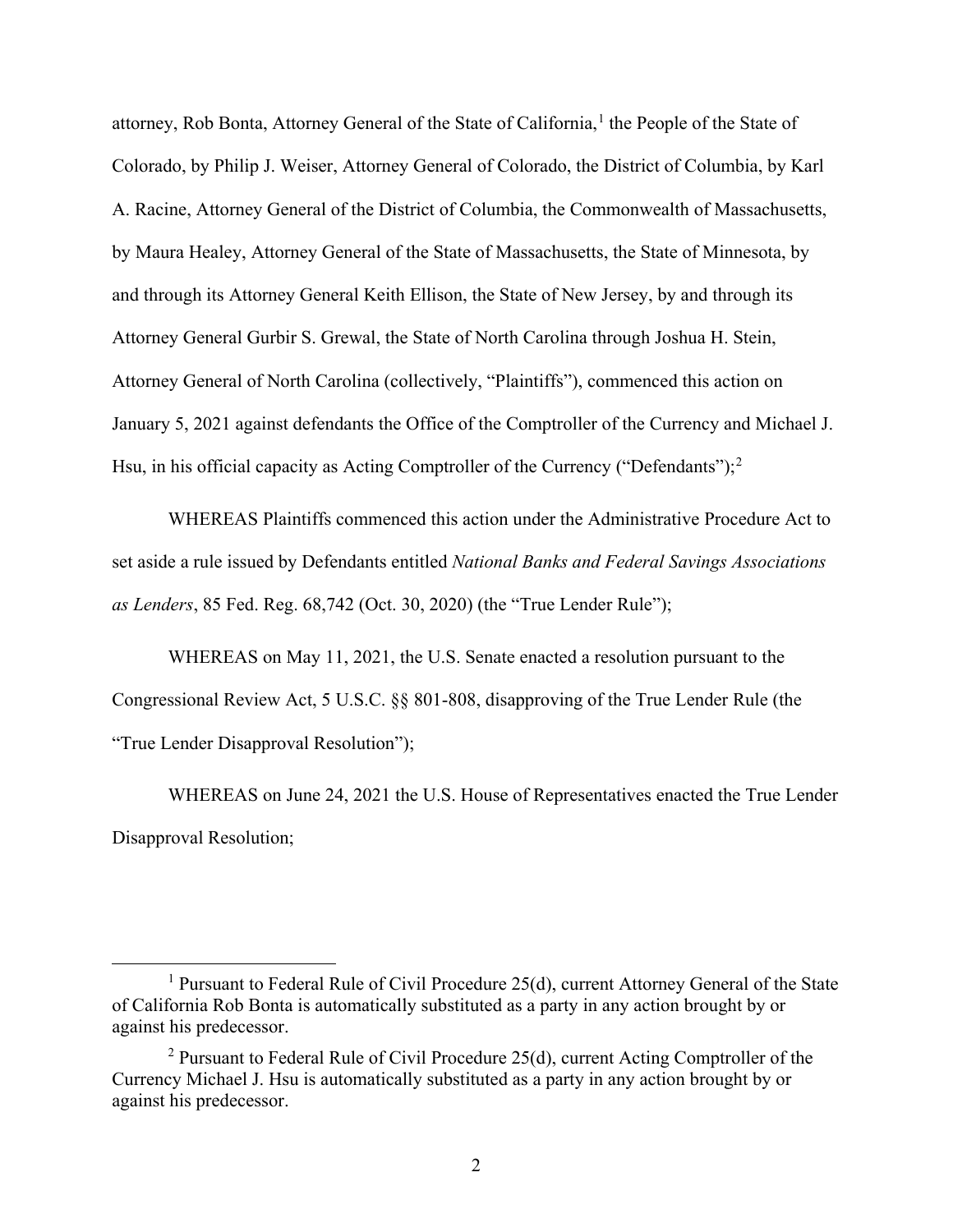WHEREAS on July 1, 2021 President Biden signed the True Lender Disapproval Resolution;

WHEREAS the True Lender Disapproval Resolution has rendered the True Lender Rule "of no force or effect" and the True Lender Rule "shall be treated as though such rule had never taken effect," 5 U.S.C. § 801(f);

WHEREAS the True Lender Rule "may not be reissued in substantially the same form, and a new rule that is substantially the same as such a rule may not be issued, unless the reissued or new rule is specifically authorized by a law enacted after the date of the joint resolution disapproving the original rule," 5 U.S.C. § 801(b)(2); and

WHEREAS the True Lender Disapproval Resolution renders this action moot.

IT IS THEREFORE STIPULATED AND AGREED by Plaintiffs and Defendants, through their undersigned counsel, as follows:

1. This action is voluntarily dismissed pursuant to Federal Rule of Civil Procedure  $41(a)(1)(A)(ii)$ .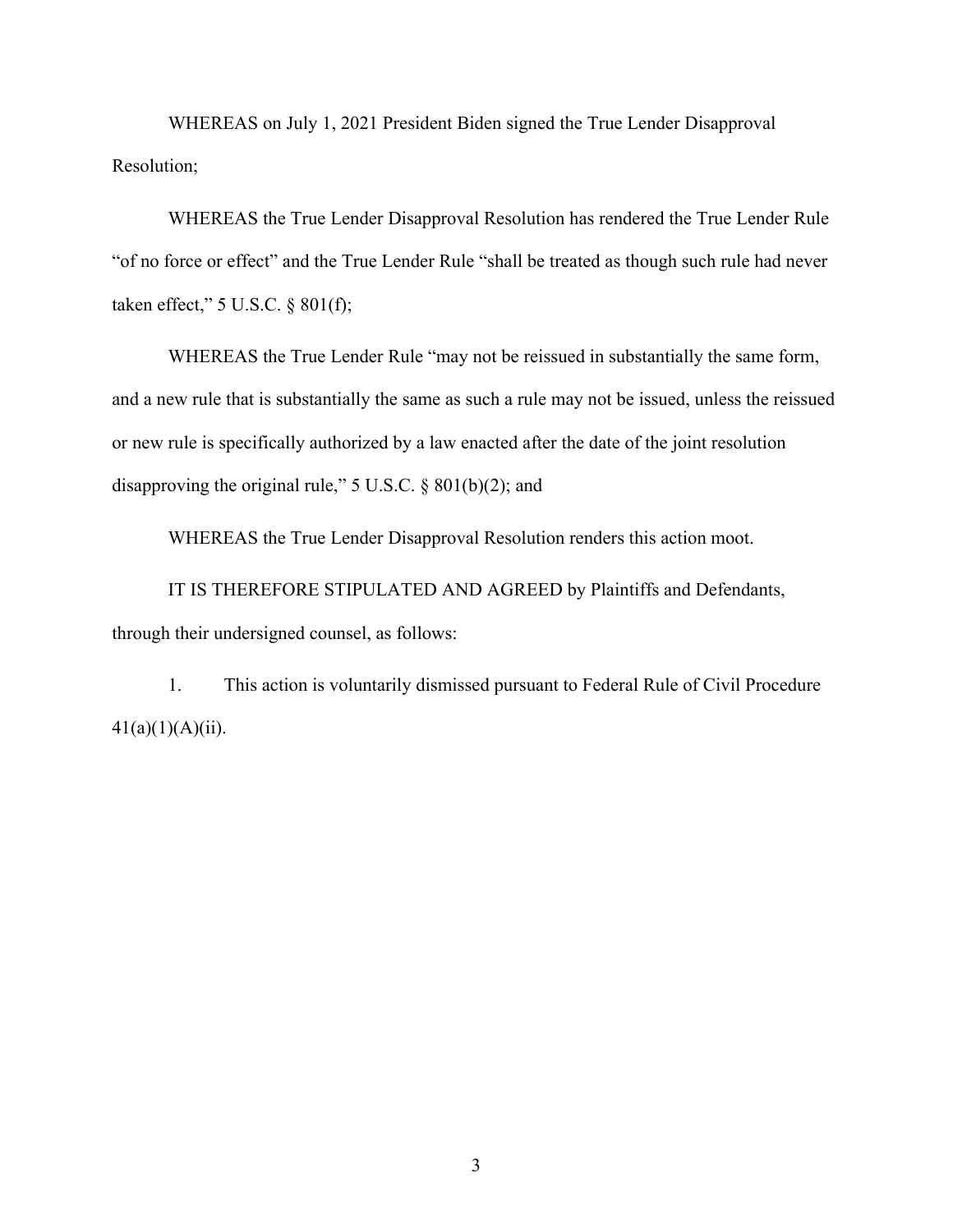2. Pursuant to Federal Rule of Civil Procedure  $41(a)(1)(B)$ , this dismissal is without

prejudice.

Dated: July 7, 2021

AUDREY STRAUSS United States Attorney LETITIA JAMES Attorney General of the State of New York

By: /s/ Christopher Connolly

Christopher Connolly Assistant United States Attorney 86 Chambers Street, 3rd Floor New York, New York 10007 Telephone: (212) 637-2761 Facsimile: (212) 637-2786 Email: christopher.connolly@usdoj.gov

*Attorneys for Defendants the Office of the Comptroller of the Currency and Michael J. Hsu, In His Official Capacity As Acting Comptroller of the Currency*

ROB BONTA Attorney General of California By: */s/ Jane M. Azia*  Jane M. Azia, Bureau Chief Office of the New York Attorney General Bureau of Consumer Frauds and Protection 28 Liberty Street, 20th Floor New York, New York 10005 Telephone: (212) 416-8727 Facsimile: (212) 416-6003 Email: jane.azia@ag.ny.gov

*Attorneys for Plaintiff the People of the State of New York*

PHILLIP J. WEISER Attorney General of the State of Colorado

By: /s/ Christopher Lapinig Nicklas A. Akers, Senior Assistant Attorney General Christopher Lapinig, Deputy Attorney General Office of Attorney General Consumer Protection Section 300 S. Spring St. #1700 Los Angeles, California 90013 Telephone: (213) 269-6697 Email: [christopher.lapinig@doj.ca.gov](mailto:christopher.lapinig@doj.ca.gov)

*Attorneys for Plaintiff the People of the State of California*

By: /s/ Nikolai Frant Nikolai Frant, First Assistant Attorney General Colorado Office of the Attorney General 1300 Broadway, 7th Floor Denver, Colorado 80203 Telephone: (720) 508-6000 Email: Nikolai.Frant@coag.gov

*Attorneys for Plaintiff the State of Colorado*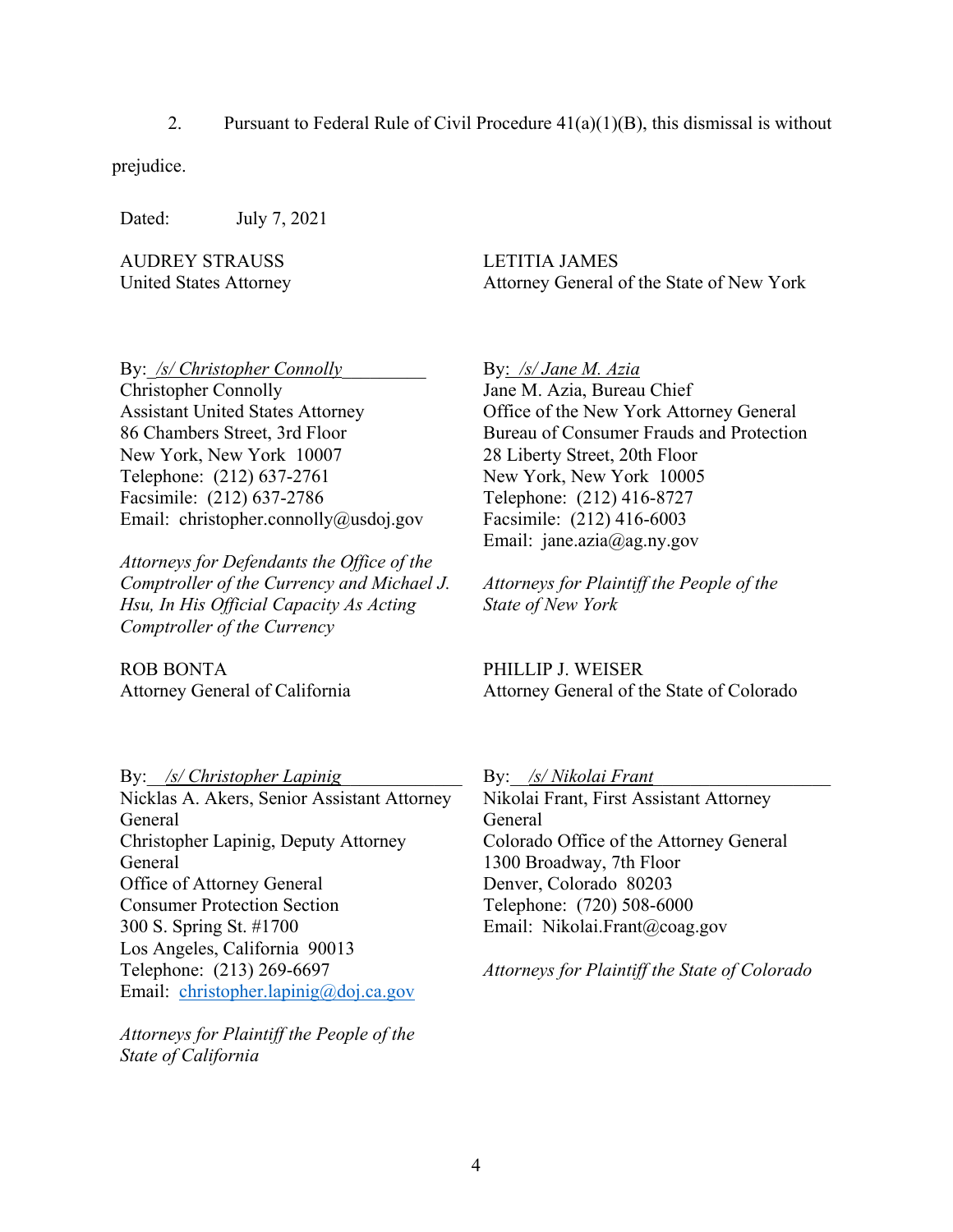KARL A. RACINE Attorney General of the District of Columbia

By: /s/ David Brunfeld

David Brunfeld, Assistant Attorney General & Charles F. C. Ruff Fellow District of Columbia Office of the Attorney General Public Advocacy Division 400 6th Street N.W., 10th Floor Washington, D.C. 20001 Telephone: (202) 724-5079 Email: [David.brunfeld@dc.gov](mailto:David.brunfeld@dc.gov)

*Attorneys for Plaintiff the District of Columbia*

KEITH ELLISON Attorney General of Minnesota

By: <u>/s/ Adam Welle</u> Adam Welle, Assistant Attorney General Minnesota Attorney General's Office Bremer Tower, Suite 1200 445 Minnesota Street St. Paul, Minnesota 55101 Telephone: (651) 757-1425 Email: [adam.welle@ag.state.mn.us](mailto:adam.welle@ag.state.mn.us)

*Attorneys for Plaintiff the State of Minnesota*

MAURA HEALEY Attorney General of the Commonwealth of Massachusetts

By: <u>/s/ Brendan T. Jarboe</u>

Brendan T. Jarboe, Assistant Attorney General Office of Attorney General Maura Healey Consumer Protection Division One Ashburton Place Boston, Massachusetts 02108 Telephone: (617) 727-2200 Email: [brendan.jarboe@mass.gov](mailto:brendan.jarboe@mass.gov)

*Attorneys for Plaintiff the Commonwealth of Massachusetts*

GURBIR S. GREWAL Attorney General of New Jersey

By: *\_/s/ Mayur P. Saxena* Mayur P. Saxena, Assistant Attorney General Tim Sheehan, Deputy Attorney General 124 Halsey Street, 5th Floor Newark, New Jersey 07101 P.O. Box 45029-5029 Telephone: (973) 648-3283 Fax: (973) 648-4887 Email: [Mayur.Saxena@law.njoag.gov](mailto:Mayur.Saxena@law.njoag.gov)

*Attorneys for Plaintiff the State of New Jersey*